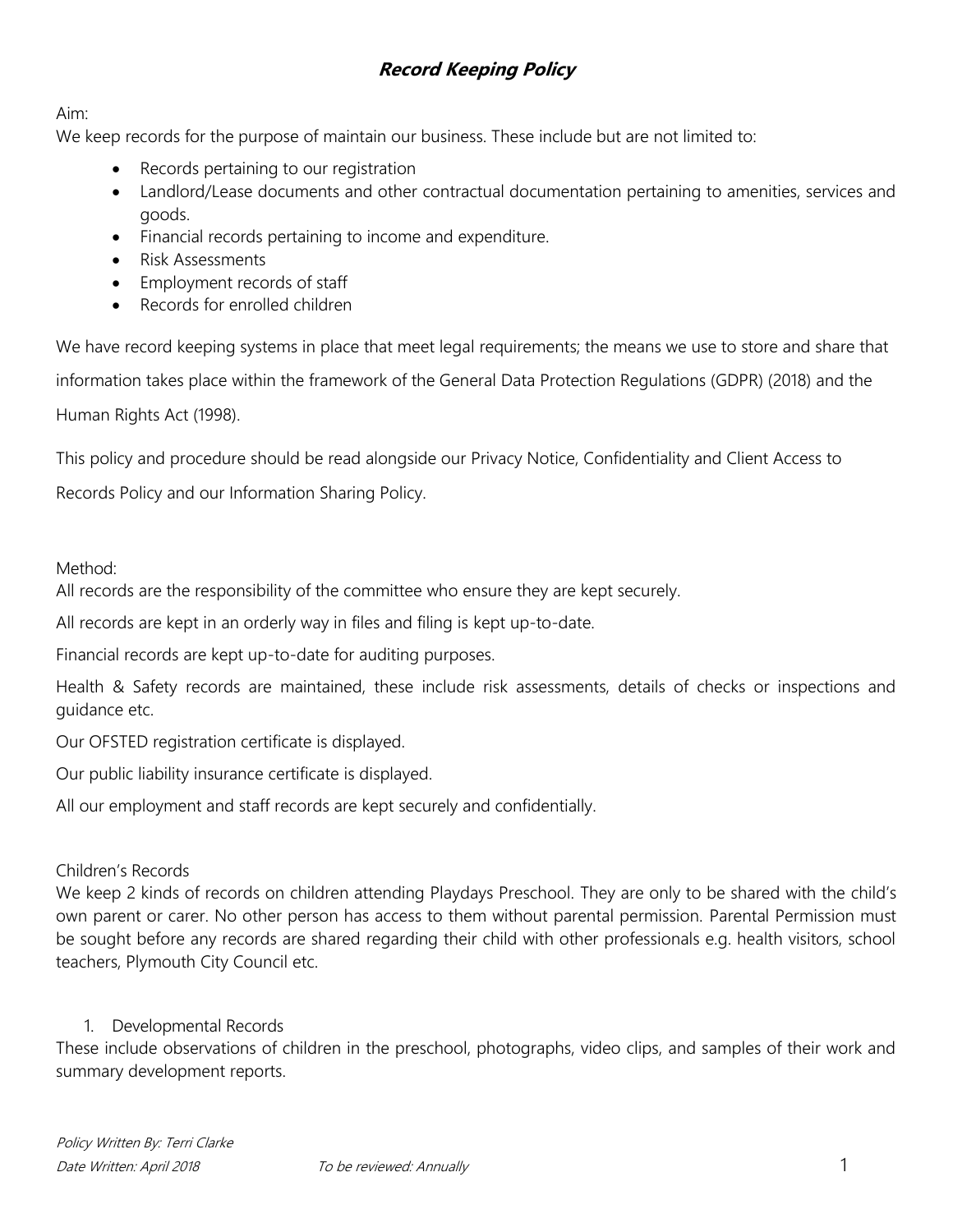They are usually kept in the playroom and online and can be freely accessed during opening times. They are contributed to by staff, the child and the child's parents. Outside of preschool opening times physical files are locked in a cupboard, away from general public access. Online records can only be accessed by staff or the child's own parents and all systems are password protected. They may be shared with other members of the staff team for the purpose of curriculum planning and providing for the needs of each individual child.

On occasion, staff may be required to complete these records at home due to a lack of resources and time in preschool. They must only be removed by a member of the leadership team or the child own keyworker. Staff must adhere to the Confidentiality policy and must not share them with other persons who may have access. Staff are required to sign records in and out of the building.

#### 2. Personal Records

These include registration documents and admission forms, signed consent forms, and correspondence regarding the family or the child. Reports of minutes from meetings concerning the child from other agencies, an ongoing record of relevant contact with parents, and observations by staff on any confidential matter involving the child, such as developmental concerns or child protection matters.

These confidential records are stored in a lockable file cabinet and are kept secure by management.

Parents have access, in accordance with our privacy notice Policy, to the files and records of their own children but do not have access to records or information about any other child.

Staff will not discuss personal information given by parents with other members of staff, except where it affects planning for the child's needs. Staff induction includes an awareness of the importance of confidentiality in the role of the keyperson.

We use the guidance provided by Preschool Learning Alliance in how long we store children's records for. These are kept in a secure place away from public access.

### Transfer of records to school

We recognise that children sometimes move to another early year's setting before they go on to school although many will leave our setting to enter a foundation or reception class.

We prepare children for these transitions and involve parents and the receiving setting in this process. We prepare records about a child's development and learning in the EYFS in our setting; in order to enable smooth transitions, we share appropriate information with the receiving setting or school at transfer.

Confidential records are shared where there have been child protection concerns according to the process required by our local safeguarding children's board.

The procedure guides this process and determines what information we can and cannot share with a receiving school or setting.

Transfer of developmental records to another early years setting or school

- 1. Using the EYFS assessment of development and learning ensure the keyperson prepares a summary of achievements in the seven areas of learning.
- 2. This record refers to any additional languages spoken by the child and his/her progress in both languages.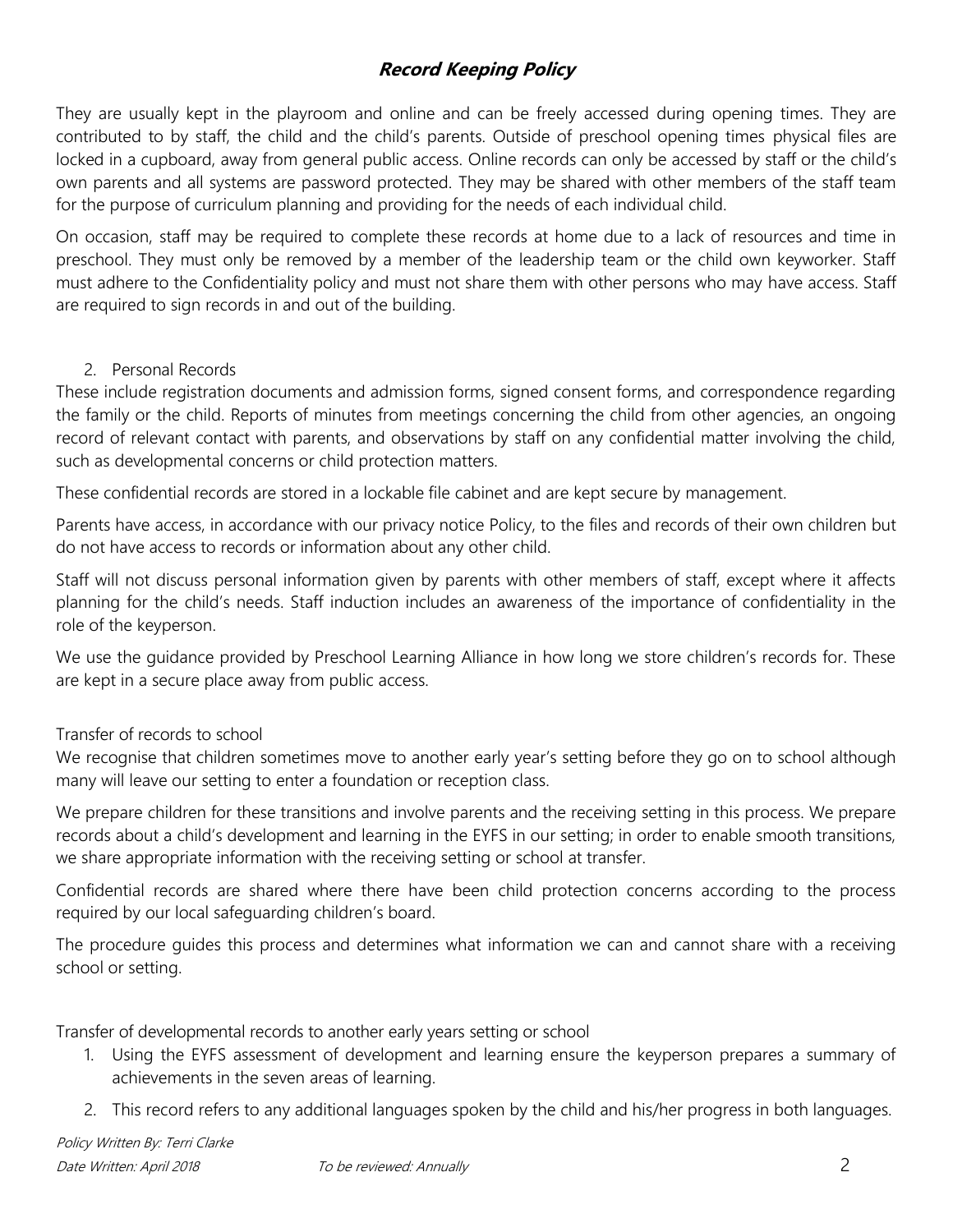- 3. The record also refers to any additional needs that have been identified or addressed by the preschool.
- 4. The records also refer to special needs or disability and whether a CAF/Early Help Assessment was raised in respect of special needs, disability or where there is an Education & Health Care Plan and gives the name of the lead professional.
- 5. The record contains a summary by the keyperson and a summary of the parent's views of the child.
- 6. The document may be accompanied by other evidence such as photos or drawing that the child has made.
- 7. If there have been any welfare or protection concerns a star is placed on the front of the assessment record.
- 8. Records should be hand delivered where possible to the receiving setting or school. Where records cannot be hand delivered, they are to be posted recorded delivery.

#### Transfer of confidential information

The receiving school or setting will need to have a copy of concerns that were raised in the setting and what was done about them.

A summary of the concerns will be made to send to the receiving school along with the date of the last lead professional meeting or case conference.

Where a CAF/Early Help Assessment has been raised in respect of any welfare concerns, the name and contact details of the lead professional will be passed on to the receiving school or setting.

Where there has been a S47 (Children's Act 1989) investigation regarding a child protection concern the name and contact details of the child's social worker will be passed on to the receiving school or setting – regardless of the outcome of the investigation.

This information is posted recorded delivery or taken to the school or setting, addressed to the setting or schools designated person for child protection and safeguarding and marked confidential.

#### Other records

Issues to do with employment of staff, whether paid or unpaid, remain confidential to the people directly involved with making personnel decisions.

Students are advised of the confidentiality policy when they are observing in the preschool and are required to respect it.

Parents sometimes share information about themselves with other parents and staff. Playdays Preschool cannot be held responsible if information is shared beyond those parents whom the person has 'confided' in.

#### Retention of Records

We recognise that by efficiently managing our records, we will be able to comply with legal and regulatory obligation and to contribute to the effective overall management of the preschool. Records provide evidence for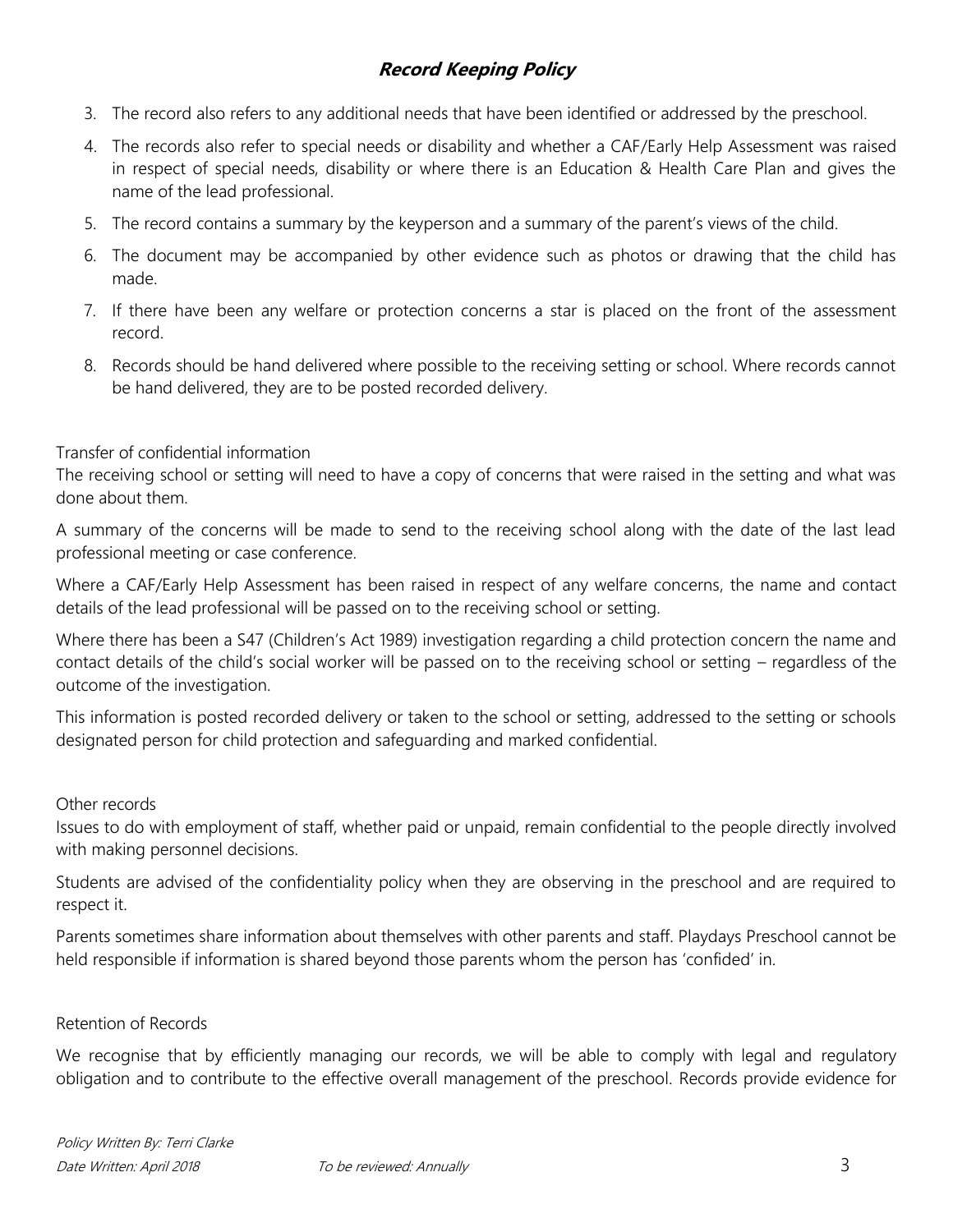protecting the legal rights and interests of the nursery and provide evidence for demonstrating performance and accountability.

Records are retained for a set period to provide evidence of its transactions or activities. There records may be created or received and then stored, in a locked filing cabinet.

If data is kept electronically it is encrypted and stored as above.

We have a responsibility to maintain records and record keeping systems in accordance with the regulatory environment. The person with overall responsibility for this policy is the chairman of the committee.

Employees must ensure that records for which they are responsible are accurate. And are maintained and disposed of in accordance this policy.

The following chart should be observed in regard to retention periods of records.

| Record                                                                                                                                                                 | <b>Retention Period</b>                                                                                                | <b>Status</b>  | Pertaining Authority                                                                                                                                                                                                                                                                                                     |  |  |  |
|------------------------------------------------------------------------------------------------------------------------------------------------------------------------|------------------------------------------------------------------------------------------------------------------------|----------------|--------------------------------------------------------------------------------------------------------------------------------------------------------------------------------------------------------------------------------------------------------------------------------------------------------------------------|--|--|--|
| <b>CHILDREN'S RECORDS</b>                                                                                                                                              |                                                                                                                        |                |                                                                                                                                                                                                                                                                                                                          |  |  |  |
| Registers<br><b>Medication Records</b><br><b>Accident Reports</b><br><b>Medical Records</b><br><b>Emergency Treatment</b><br>Permission<br><b>Collection Authority</b> | 3 years after children<br>have left the setting.                                                                       | Requirement    | Early Years Foundation Stage Welfare<br>Requirements<br>Childcare Act 2006                                                                                                                                                                                                                                               |  |  |  |
|                                                                                                                                                                        | Until the child reaches<br>the age of 21 or until the<br>child reaches the age of<br>24 for child protection<br>record | Recommendation | Limitation Act 1980/Statute of<br>Limitations Act 1991<br>Normal limitation rules (which mean<br>that an individual can claim for<br>negligently caused personal injury up<br>to 3 years or deliberately caused<br>personal injury up to 6 years after<br>event) are suspended until a child<br>reaches 18 years of age. |  |  |  |
| Records of any reportable<br>death, injury, disease or<br>dangerous occurrence                                                                                         | 3 years after the date it<br>happened                                                                                  | Requirement    | The Reporting of Injuries, Diseases<br>and Dangerous Occurrences<br>(RIDDOR) 1995 (SI 1995/3163)                                                                                                                                                                                                                         |  |  |  |
| <b>Parent Contact Details</b><br>Developmental Records<br>Outing permissions                                                                                           | 2 years after child leaves<br>setting                                                                                  | Recommendation |                                                                                                                                                                                                                                                                                                                          |  |  |  |
| PERSONNEL RECORDS                                                                                                                                                      |                                                                                                                        |                |                                                                                                                                                                                                                                                                                                                          |  |  |  |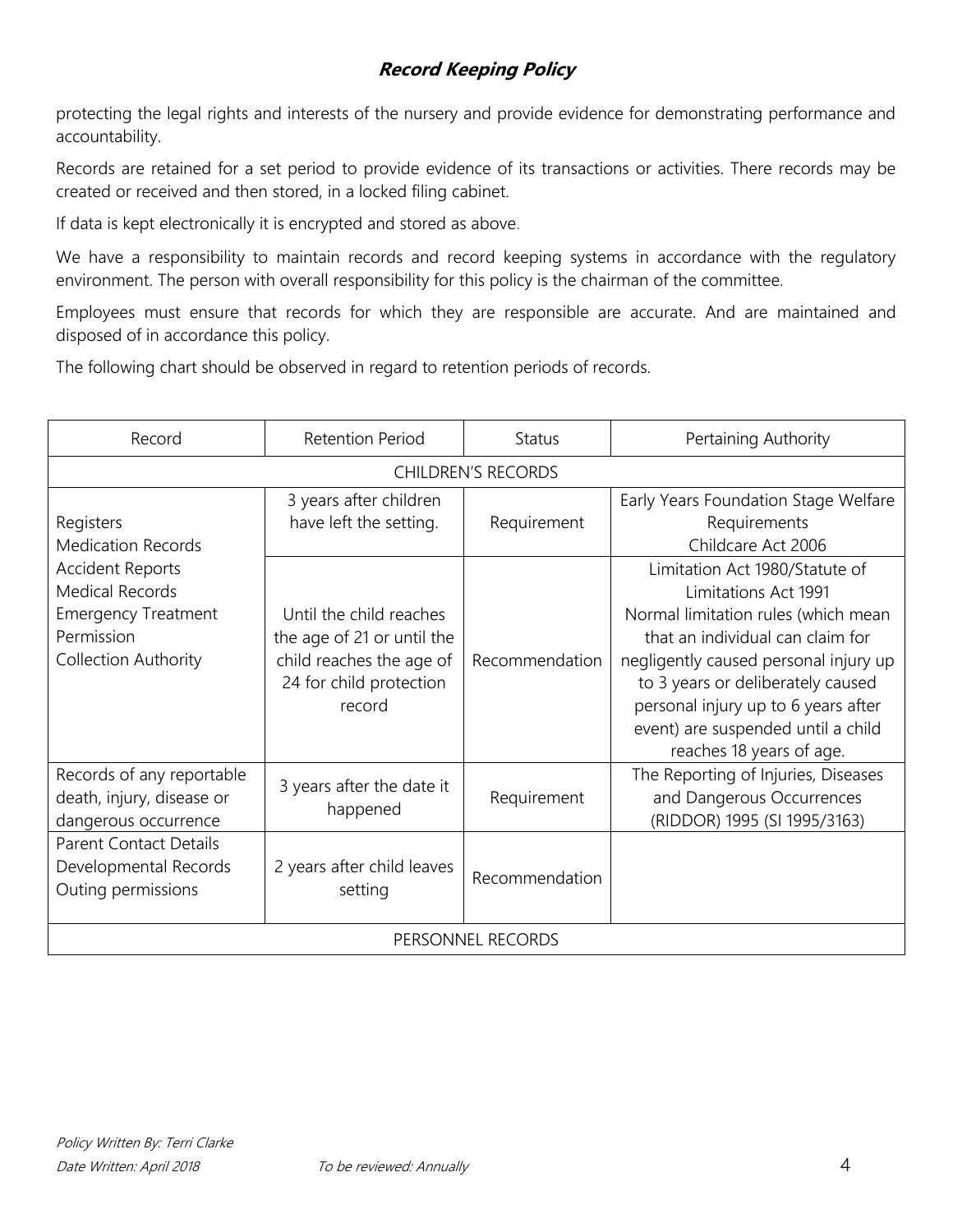| Personnel files and training<br>records including<br>disciplinary records and<br>working time records,<br>attendance records for<br>employees, volunteers,<br>students and committee<br>members | 7 years after<br>employment ceases                                             | Recommendation | Chartered Institute of Personnel                                                                                                                                                                                                                                                                                                                                                                                |  |  |  |
|-------------------------------------------------------------------------------------------------------------------------------------------------------------------------------------------------|--------------------------------------------------------------------------------|----------------|-----------------------------------------------------------------------------------------------------------------------------------------------------------------------------------------------------------------------------------------------------------------------------------------------------------------------------------------------------------------------------------------------------------------|--|--|--|
| Record                                                                                                                                                                                          | <b>Retention Period</b>                                                        | Status         | Pertaining Authority                                                                                                                                                                                                                                                                                                                                                                                            |  |  |  |
| Application forms and<br>interview notes (for<br>unsuccessful candidates)                                                                                                                       | 6 months to 1 year                                                             | Recommendation | Chartered Institute of Personnel                                                                                                                                                                                                                                                                                                                                                                                |  |  |  |
| DBS Check/Disclosure<br>Information                                                                                                                                                             | Until the next OFSTED<br>inspection                                            | Requirement    | <b>Disclosure Barring Service</b><br>Organisation that are subject to<br>OFSTED inspections are entitled to<br>retain DBS numbers until the date of<br>inspection, after which only the<br>following information may be<br>securely stored: date of disclosure,<br>name of subject, type of disclosure<br>requested, position which DBS was<br>requested, unique DBS number,<br>details of recruitment decision |  |  |  |
| PAY RECORDS                                                                                                                                                                                     |                                                                                |                |                                                                                                                                                                                                                                                                                                                                                                                                                 |  |  |  |
| Wage/salary records<br>including overtime,<br>bonuses and expenses<br>(wage slips and time<br>sheets)                                                                                           | 6 years                                                                        | Requirement    | Taxes Management Act 1970                                                                                                                                                                                                                                                                                                                                                                                       |  |  |  |
| <b>Statutory Maternity Pay</b><br>(SMP)                                                                                                                                                         | 3 years after the end of<br>the tax year in which the<br>maternity period ends | Requirement    | <b>Statutory Maternity Pay Regulations</b><br>1986 (SI 1986/1960)                                                                                                                                                                                                                                                                                                                                               |  |  |  |
| Statutory Sick Pay (SSP)                                                                                                                                                                        | 3 years after the end of<br>the tax year to which<br>they relate               | Requirement    | <b>Statutory Sick Pay Regulations 1982</b><br>(SI 1982/8941)                                                                                                                                                                                                                                                                                                                                                    |  |  |  |
| Income Tax and National<br>Insurance Returns/Records                                                                                                                                            | At least 3 years after the<br>end of the tax year in<br>which they relate to   | Requirement    | Income Tax (Employments)<br>Regulations 1993 (SI 1993/744)                                                                                                                                                                                                                                                                                                                                                      |  |  |  |
| Redundancy details,<br>calculations of payments,<br>refunds, notification to the                                                                                                                | 6 years from the date of<br>redundancy                                         | Recommendation | Chartered Institute of Personnel                                                                                                                                                                                                                                                                                                                                                                                |  |  |  |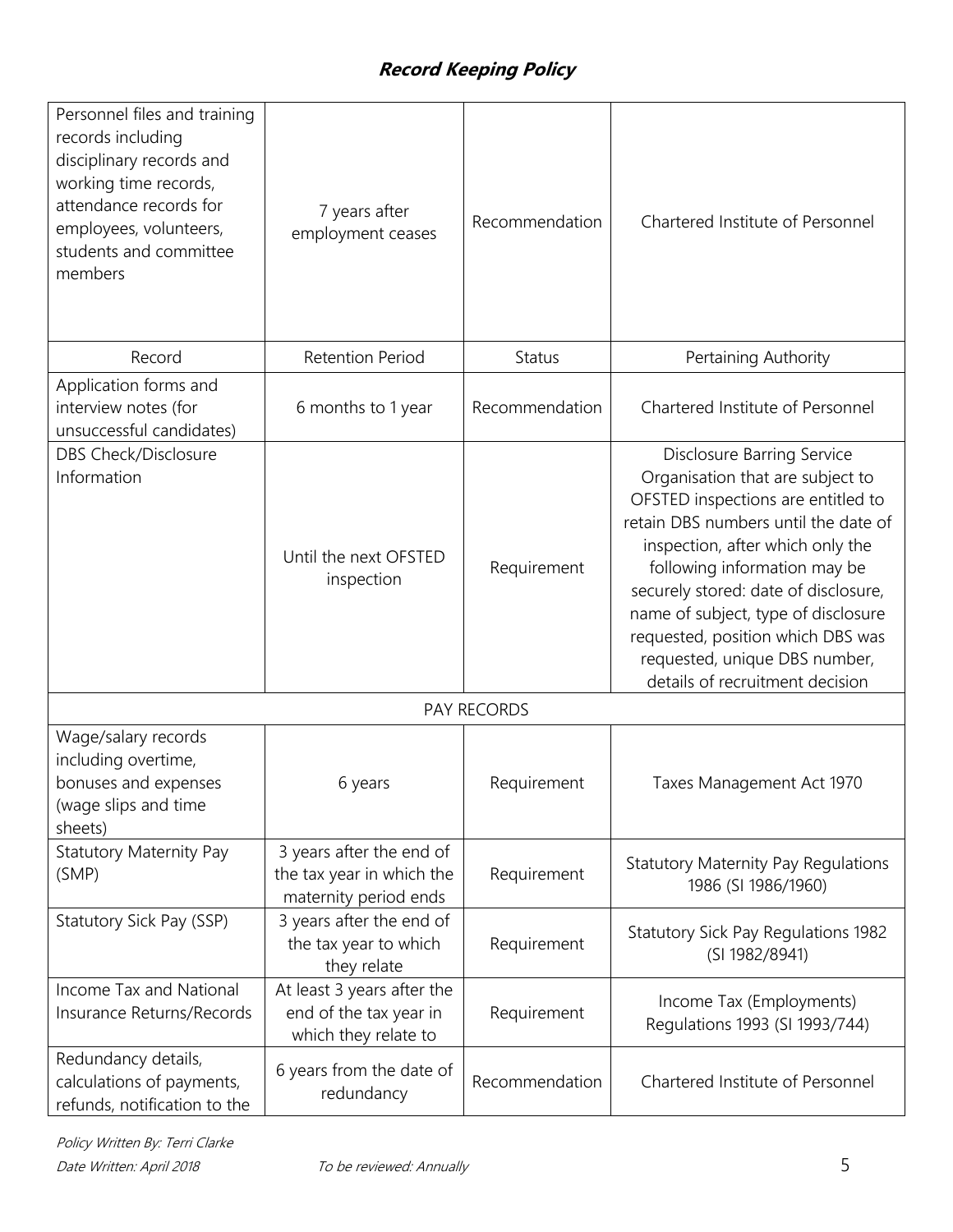| secretary of state                                                                                                               |                                                                                                                                 |                |                                                                                                  |  |  |  |
|----------------------------------------------------------------------------------------------------------------------------------|---------------------------------------------------------------------------------------------------------------------------------|----------------|--------------------------------------------------------------------------------------------------|--|--|--|
| HEALTH AND SAFETY RECORDS                                                                                                        |                                                                                                                                 |                |                                                                                                  |  |  |  |
| Staff accident reports                                                                                                           | 3 years after the date of<br>the last entry (separate<br>rules for recording of<br>accidents involving<br>hazardous substances) | Requirement    | Social Security (Claims & payments)<br>Regulations 1979<br>(SI 1979/628)                         |  |  |  |
| Records of any reportable<br>death, injury, disease or<br>dangerous occurrence                                                   | 3 years after the date it<br>happened                                                                                           | Requirement    | The Reporting of Injuries, Diseases<br>and Dangerous Occurrences<br>(RIDDOR) 1995 (SI 1995/3163) |  |  |  |
| Accident/medical records<br>as specified by COSHH '99                                                                            | 40 years from the date<br>of the last entry                                                                                     | Requirement    | Control of Substances Hazardous to<br>Health Regulation 1999 (COSHH)                             |  |  |  |
| Record                                                                                                                           | <b>Retention Period</b>                                                                                                         | <b>Status</b>  | Pertaining Authority                                                                             |  |  |  |
| Assessments under Health<br>& Safety Regulations and<br>records of consultation<br>with safety representatives<br>and committees | Permanently                                                                                                                     | Recommendation | Chartered Institute of Personnel                                                                 |  |  |  |
| <b>FINANCIAL RECORDS</b>                                                                                                         |                                                                                                                                 |                |                                                                                                  |  |  |  |
| Accounting record                                                                                                                | 3 years for private<br>companies, 6 years for<br>public limited<br>companies, 6 years for<br>charities                          | Requirement    | Section 221 of the Companies Act<br>1985<br>Charities Act 1993 (c10) Part VI                     |  |  |  |
| <b>ADMINISTRATION RECORDS</b>                                                                                                    |                                                                                                                                 |                |                                                                                                  |  |  |  |
| Complaints record book                                                                                                           | At least 3 years from the<br>date of the last record                                                                            | Requirement    | Early Years Foundation Stage Welfare<br>Requirement (given legal force by<br>Childcare Act 2006) |  |  |  |
| Insurance Liability<br>Documents                                                                                                 | 40 years from date of<br>issue                                                                                                  | Requirement    | <b>Employers Liability (Compulsory</b><br>Insurance) Regulations 1998                            |  |  |  |
| Meeting Minutes and                                                                                                              | 6 years                                                                                                                         | Recommendation | Preschool Learning Alliance                                                                      |  |  |  |
| Annual Reports                                                                                                                   | Permanently                                                                                                                     | Recommendation | Chartered Institute of Personnel.                                                                |  |  |  |
| Visitors Record                                                                                                                  | 2 years from date of last<br>entry                                                                                              | Recommendation |                                                                                                  |  |  |  |

Policy Written By: Terri Clarke Date Written: April 2018 To be reviewed: Annually Chate Written: April 2018 Legal Framework Data Protection Act 1998 General Data Protection Regulations (GDPR) (2018) Freedom of Information Act 2000 Human Rights Act 1998 Children Act 1989